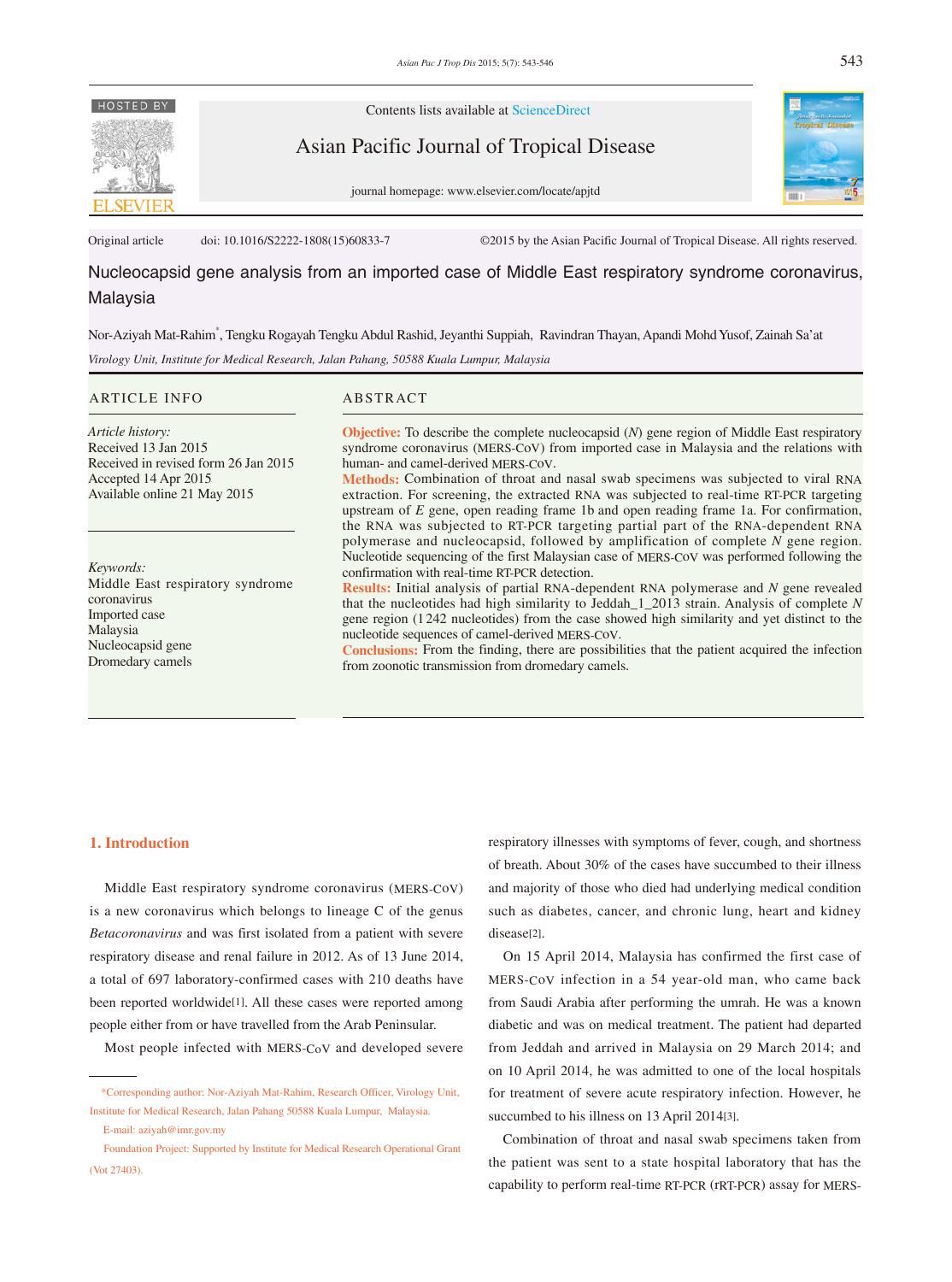CoV. An rRT-PCR screening assay targeting upstream of *E* gene (upE) and an rRT-PCR confirmatory assay targeting open reading frame (ORF) 1a gene were performed at the state hospital and both assays were positive for MERS-CoV[3]. Since this is the first case that has ever yielded a positive result in Malaysia, the sample was sent to the Virology Unit, Institute for Medical Research, Kuala Lumpur which acts as the national MERS-CoV confirmation laboratory, for further investigations. In this study, the complete *N* gene region of MERS-CoV of the first Malaysian case was analyzed and it was compared genetically with other human cases and virus identified in camels.

#### **2. Materials and methods**

#### *2.1. Nucleic acid extraction and PCR*

 Combination of throat and nasal swab specimens received by Institute for Medical Research on 15 April 2014 was subjected to viral RNA extraction by using QIAamp Viral RNA Mini Kit (Qiagen, Germany) following the manufacturer's instruction.

 For screening, the extracted RNA was subjected to rRT-PCR targeting upE, ORF1b and ORF1a[4,5], which were optimized for SuperScript III Platinum One-Step RT-PCR System with Platinum Taq Polymerase (Invitrogen, USA). For confirmation, the RNA was subjected to RT-PCR targeting partial part of the RNA-dependent RNA polymerase (RdRp) and nucleocapsid (N)[5], followed by amplification of complete *N* gene region designed for subsequent phylogenetic analysis (Table 1).

#### **Table 1**

| Primers used for amplification and sequencing of the Malaysian case. |             |
|----------------------------------------------------------------------|-------------|
| Primer names and sequences                                           | Position    |
| For amplification and sequencing                                     |             |
| NF1: 5'-ATGGCATCCCCTGCTGCACCTCGT-3'                                  | 28561-28373 |
| NR1: 5'-CATCTTATTTTTAGCAGCAGCAGCATCT-3'                              | 29310-29283 |
| For sequencing                                                       |             |
| NF2: 5'-AGCCAAAAGTAATCACTAAGAAAGATGCT-3'                             | 29261-29289 |
| NR <sub>2</sub> : 5'-CTAATCAGTGTTAACATCAATCATTGGA-3'                 | 29591-29564 |
| N350R: 5'-TTAACAGCCCGGAATGGGAGTGCT-3'                                | 28887-28910 |

F: forward; R: reverse.

\* : Referring to the sequence of MERS-CoV strain Jeddah\_1\_2013 with GenBank accession No: KJ556336.

 For the amplification of partial *RdRp* gene region, primer RdRpSeq-Fwd and RdRpSeq-Rev were employed[5], while primer NSeq-Fwd and NSeq-Rev were used for amplification of partial *N* gene region<sup>[5]</sup>. The RT-PCR amplifications were performed by using MyTaq™ One-Step RT-PCR Kit (Bioline USA), following the parameters: 45 °C for 20 min, polymerase activation at 95 °C for 1 min followed by 45 cycles at 95 °C for 15 seconds, 56 °C for 15 seconds and 72 °C for 30 seconds and terminal elongation at 72 °C for 2 min. For amplification of RdRp, second-round PCR reaction was performed with RdRpSeq-Fwd (similar to the first round) and RdRpSeq-Rnest primer by using MyFi™ Mix Kit (Bioline, USA) according to the following parameters: 95 °C for 1 min, followed by 35 cycles at 95 °C for 15 seconds, 56 °C for 15 seconds, 72 °C for 20 seconds, and 2 min at 72 °C for terminal elongation[5]. The resulted amplicons were separated by gel electrophoresis, and the DNA fragments were excised, purified and subjected to sequencing in both directions. The obtained sequences were verified by basic local alignment search tool.

 As for the amplification of complete *N* gene region, cDNA was synthesized by using SuperScript III First Strand Synthesis System for RT-PCR (Invitrogen, USA) with NR2 primer (Table 1). Two microliters of the generated cDNA was subjected to one round of PCR cycle by using MyFi™ Mix Kit (Bioline, USA) with NF1 and NR2 (Table 1) primers following the parameters: 95 °C for 1 min followed by 25 cycles at 95 °C for 15 seconds, 52 °C for 15 seconds and 72 °C for 30 seconds and terminal elongation at 72 °C for 5 min. Then, 0.5 μL of the resulted PCR amplicon was further subjected to the second round PCR following the abovementioned parameters. The resulted PCR product was separated by gel electrophoresis while the DNA fragment was excised, purified and subjected to sequencing by using NF1, NR1, NF2, NR2 and N350R primers.

### *2.2. Phylogenetic analysis*

 The obtained sequences were analyzed by using ChromasPro version 1.7.4 (Technelysium Pty Ltd, Australia). Multiple sequence alignment was performed by using Clustal X (version 2.0.11) with 44 human-derived (including the Malaysian case; MyH010414; GenBank accession No: KP769415) and 3 camel-derived MERS-CoV sequences[6]. Maximum likelihood analysis was conducted by using Molecular Evolutionary Genetics Analysis 6.06[7]. The evolutionary history was computed by using Tamura-Nei model with 1 000 replicates of bootstrap analysis.

## **3. Results**

 Extracted RNA from combination of throat and nasal swabs from the case was detected positive both in rRT-PCR and conventional RT-PCR for partial *RdRp* and *N* gene. The cycle threshold values for upE, ORF1a and ORF1b were 28.19, 29.16 and 33.36, respectively. Amplification of partial *RdRp* and *N* gene regions resulted in DNA fragment of ~240 bp and ~310 bp, respectively (data not shown). Initial sequencing result of these fragments showed highly identical nucleotide sequence (99%) to MERS-CoV strain Jeddah\_1\_2013 (KJ556336.1), further confirming the MERS-CoV infection.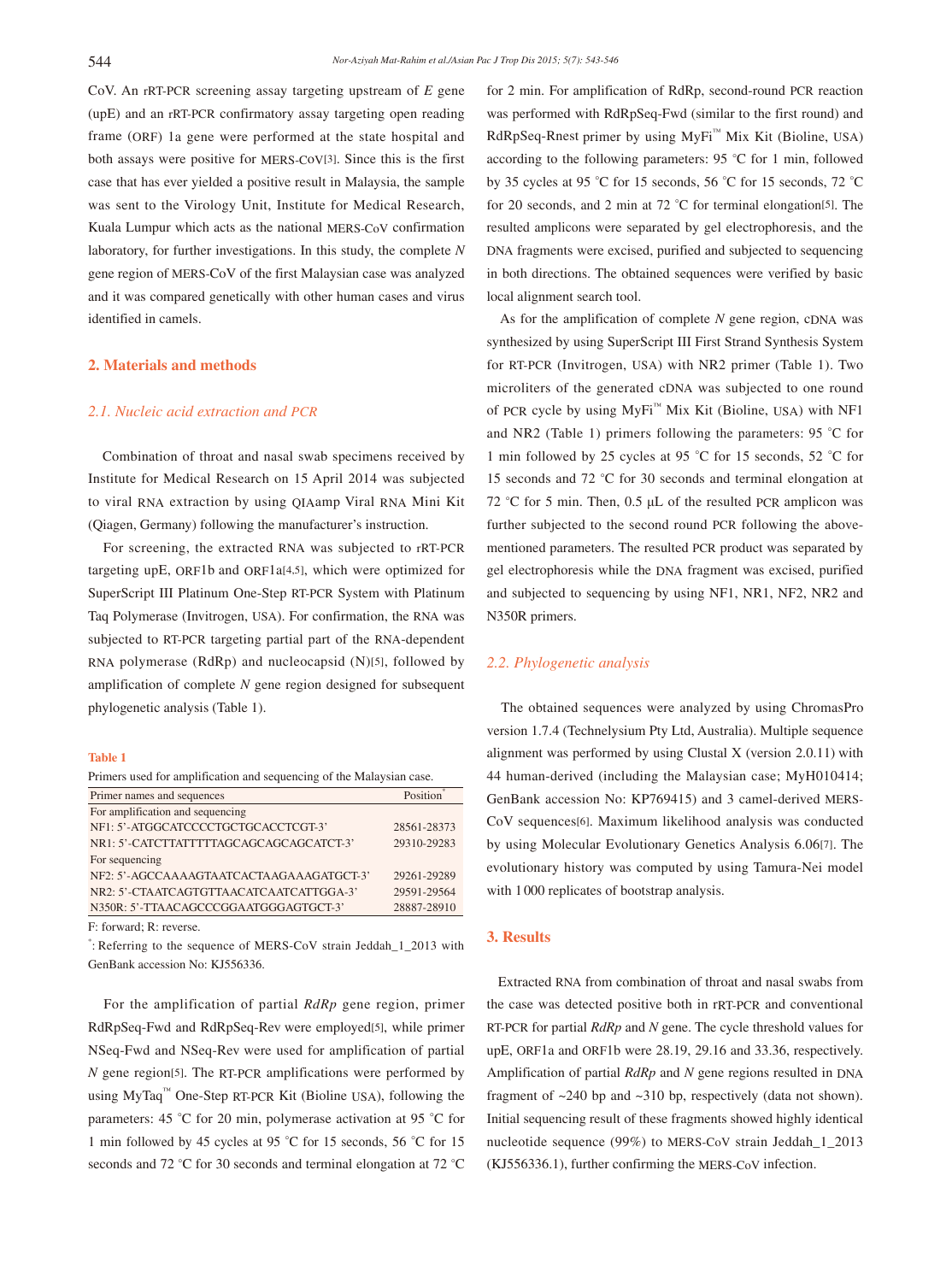Nucleotide analysis of the complete *N* gene region showed that the Malaysian case virus strain MyH010414 (GenBank Accession No: KP769415) was 99.9% identical to the sequence derived from the Qatari and Saudi Arabian camels (KJ650098, KJ713296 and KJ713295) with nucleotide difference only in 1 of 1 242 nucleotides. It is also noted that this strain showed 99.4% similarity to the first MERS-CoV case: HCoV\_EMC/2012 differed by 7 of 1 242 nucleotides.

 Phylogenetic analysis of MyH010414 sequence together with 43 human-derived MERS-CoV from 2012 to 2014 and 3 camel-derived MERS-CoV sequences are shown in Figure 1. Maximum-likelihood analysis of *N* gene region was constructed by using the Tamura-Nei model. Each branch showed, in Figure 1, the GenBank accession number followed by description of the sequence used.

 It is noted that the nucleotide sequence from the Malaysian case is clustered together with human-derived MERS-CoV sequences isolated from human cases in 2014, among them are those reported in Greece and USA. The sequences of the camel-derived MERS-CoV group together in their own cluster, however, close to those of human-derived sequences isolated in 2014.



 $\frac{1}{0.0005}$ 

**Figure 1.** Phylogenetic analysis of *N* gene region of Malaysia MERS-CoV case together with 3 camel-derived and 43 human-derived MERS-CoV sequences from 2012-2014.

Red diamond: Malaysian case; Blank diamond: sequences from the camel-derived MERS-CoV.